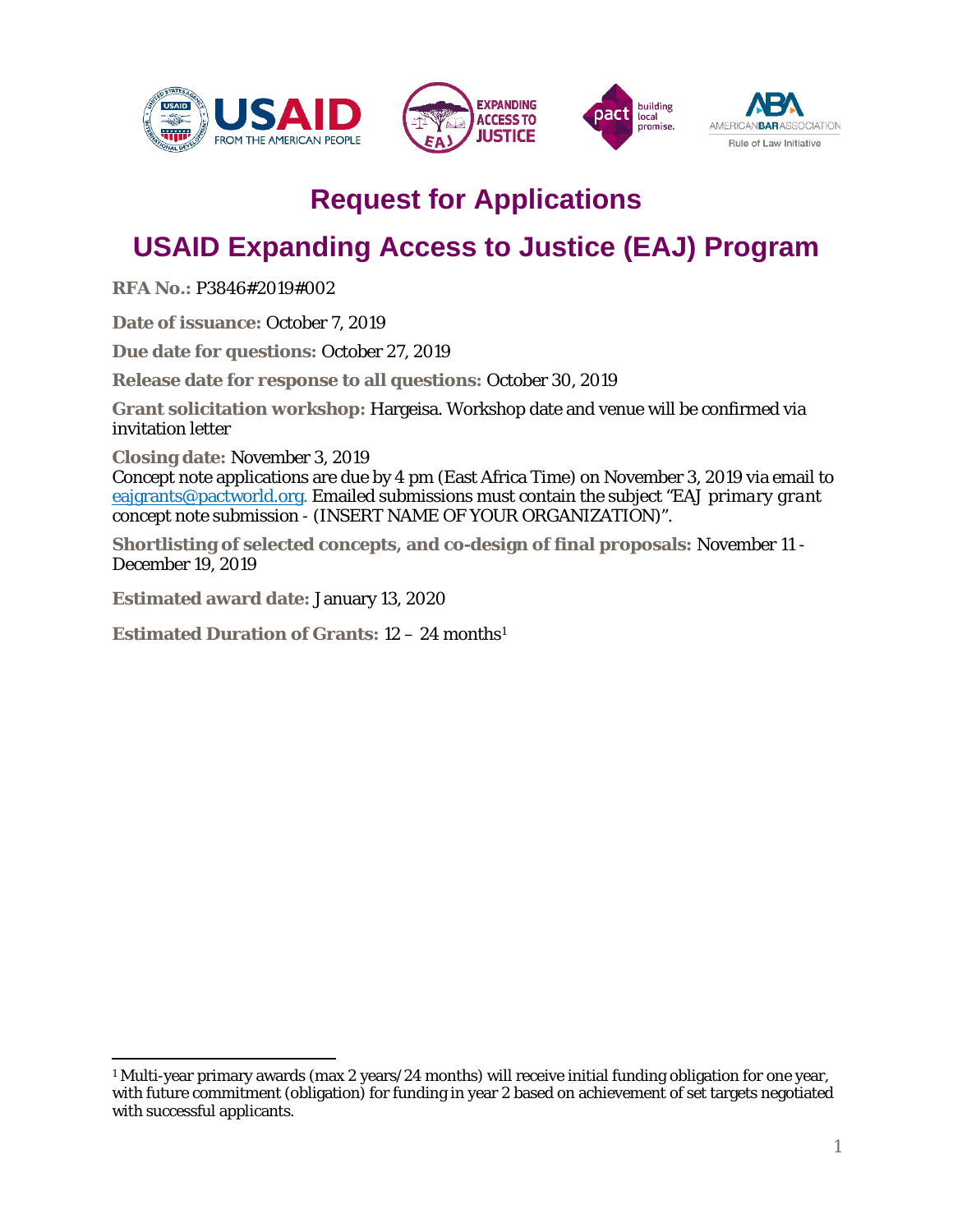





## **1. Background on Pact and ABA**

Pact is a leader in building the capacity of non-government organizations, networks and intermediary organizations. Pact's mission is to help build strong communities globally that provide people with an opportunity to earn a dignified living, raise healthy families and participate in democratic life. Pact achieves this by strengthening the organizational and technical capacity of grassroots organizations, coalitions and networks, and by forging linkages between government, business and citizens in order to achieve social, economic, and environmental justices.

The American Bar Association's (ABA) mission is to serve equally members, profession and the public by defending liberty and delivering justice as the national representative of the legal profession. For 30 years and in more than 100 countries, the American Bar Association's Rule of Law Initiative (ABA ROLI) has advanced justice, economic opportunity, and human dignity through the rule of law.

### **2. Purpose Statement**

Pursuant to the authority granted under USAID Associate Award #720-623-18-LA-00002, the Expanding Access to Justice (EAJ) Program is pleased to announce the release of a request for applications (RFA) for funding provided to support the implementation of EAJ Program activities. The Program, working hand in hand with legal aid providers will use an iterative approach to enable sustainable change and inform broader justice approaches in Somaliland. The Program will underpin the improvement and expansion of legal aid services with ongoing analysis and application of learning to ensure that individuals and communities, especially women and marginalized groups, obtain rights-based resolution of their justice issues through available justice institutions and authorities – formal or informal.

This RFA is issued as a public notice to ensure that all interested, qualified, and eligible actors have a fair opportunity to submit applications for funding. For the purposes of this RFA, "formal access to justice actors" are defined as general association(s) of legal aid organizations (LAOs), civil society organizations (CSOs), community-based organizations (CBOs), and academic institutions who provide legal services to clients.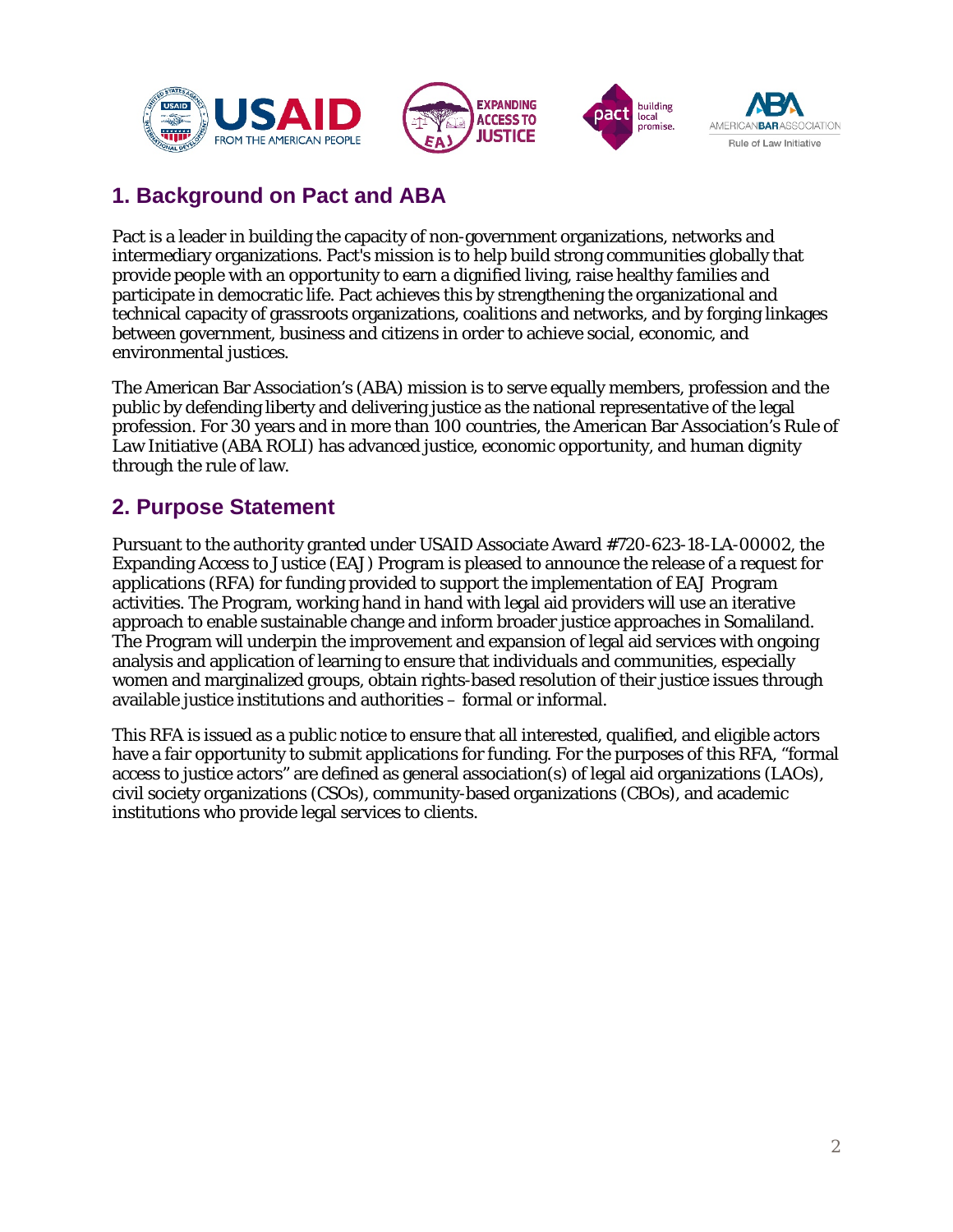





## **3. Program Description**

#### **3.1. Program background**

The five-year Expanding Access to Justice (EAJ) Program, funded by the United States Agency for International Development (USAID) through the Freedom House-led Human Rights Support Mechanism (HRSM) and implemented in partnership between Pact and the American Bar Association Rule of Law Initiative (ABA ROLI), aims to sustainably strengthen access to and understanding of justice mechanisms by individuals and communities in Somalia and Somaliland. To achieve this goal, EAJ carries out a comprehensive and complementary set of activities, based on approaches that prescribe engagement with diverse Access to Justice partners at different levels.

EAJ seeks to engage different actors within the broader field of justice to support sustainable improvements to the quality and expansion of legal aid and justice services, while promoting rights-based justice services by formal and informal justice institutions and authorities. Focusing on legal aid provision, EAJ supports civil society and state justice partners to create network-based platforms necessary to foster critical collaboration among a broad range of justice actors. Furthermore, EAJ takes on a holistic capacity development (CD) approach to ensure that its justice partners can expand and increase the quality of their services and build their institutional capacity for improved sustainability of outcomes.

To achieve the program goal of expanded and enhanced access to justice and mechanisms to address grievances, the EAJ program will implement activities through three inter-related components:

- 1. Improved public access to legal information through research, analysis, outreach, and policy interventions
- 2. Enhanced quality and reach of legal aid services
- 3. Increased capacity and sustainability of access to justice actors

#### **3.2. Geographic area**

Applicants are encouraged to submit applications for projects that cover one or more regions/districts in Somaliland.

#### **3.3. Intended impact**

EAJ seeks to support and empower citizens to understand the justice pathways available to them and to assist them to move through the plural justice environment in an informed manner. To achieve this, EAJ seeks to support institutions that can provide an improved context-specific understanding of particular justice pathways' pitfalls and advantages and can accompany clients to achieve their justice goals. As such EAJ seeks:

- To meaningfully strengthen services – through improved institutional capacity and management – and through the individual technical capacities of legal aid providers.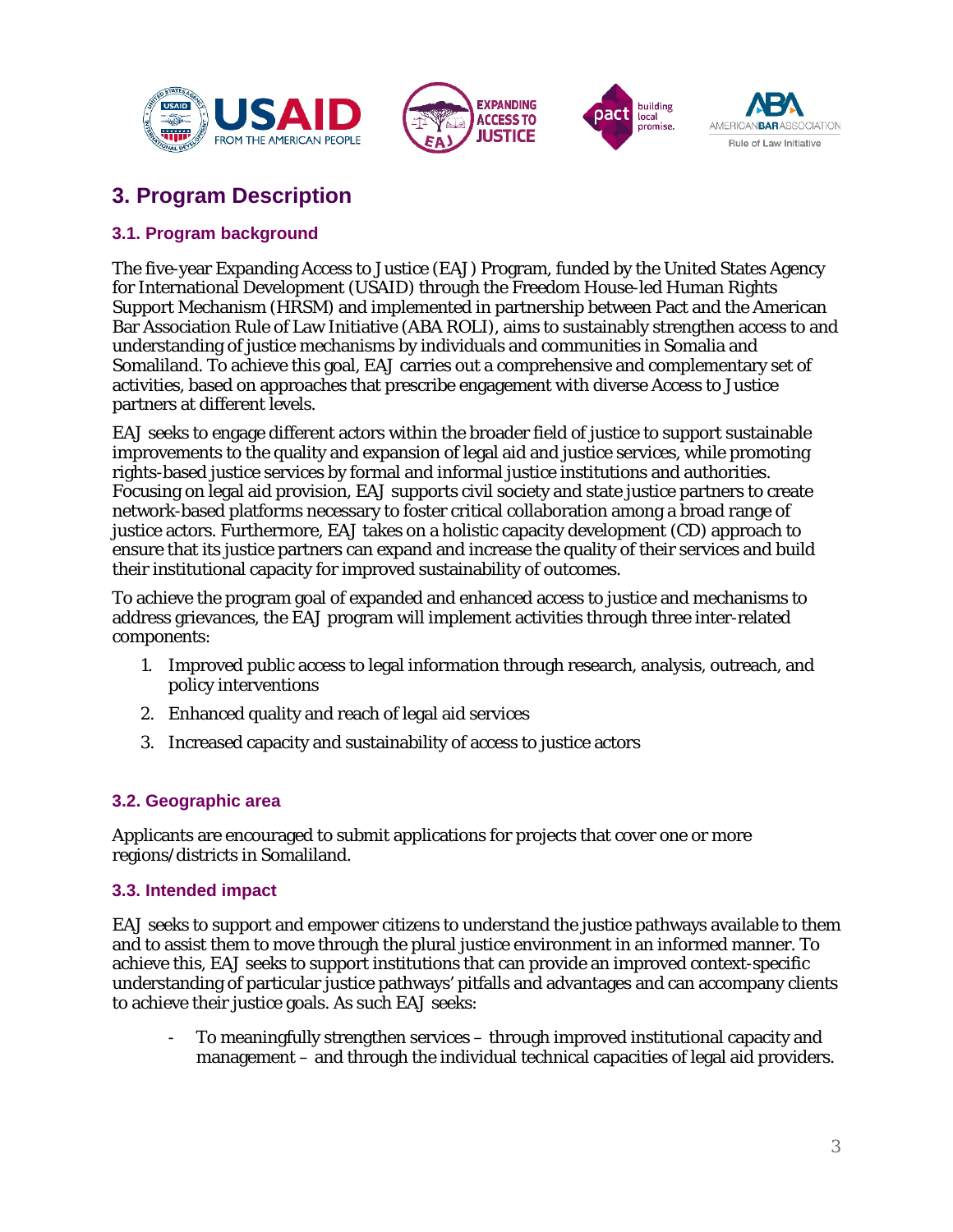





- To promote coordination and exchange between justice actors, between legal aid organizations, and between justice actors and the communities they serve, to better address challenges, promote positive networking and to improve referral pathways
- To connect legal assistance to wholistic needs, including livelihood and psychosocial assistance.
- To enhance accountability of justice actors and service providers
- To continually improve the evidence-based research to inform improved service provision and identification of needs

#### **3.4. Intended target audience**

EAJ-supported activities seek to sustainably strengthen access to and understanding of justice mechanisms by individuals and communities in Somaliland. EAJ is committed to improving access to justice broadly, with service improvements to the general public desired, though with particular emphasis placed on outreach to traditionally underserved groups, including rural communities, women, IDPs, detainees, and minority clans.

#### **3.5. Expected role of sub-awardee in the program**

Sub-awardee is expected to develop concepts and implement program.

#### **3.6. Thematic Area of Implementation and Illustrative Activities**

The following outlines the thematic areas and illustrative activities to be considered in concept note applications.

#### **A. Improved access to justice services**

EAJ will support activities in Somaliland that expand legal assistance services to individuals and communities, with particular emphasis on traditionally-underserved populations. Successful proposals will clearly demonstrate how the activities will address the needs of the population in a context-informed manner that empowers individuals to determine their justice pathways. *For improved access to justice initiatives, illustrative activities might include but not limited to the following:* 

- 1. Support to establish service points to improve legal awareness and legal assistance in traditionally underserved rural communities, for example the use of community based Justice Promoters (paralegals).
- 2. Support for legal assistance in response to urgent or emergency circumstances.
- 3. Support for innovative ways of promoting legal aid and addressing pressing justice challenges.

*For (thematic area) proposed activities, expected outcomes should include:* 

- I. Improved access to and awareness of legal assistance institutions in target communities.
- II. Legal assistance in emergency circumstances forestalls further conflict and additional violence.
- III. Innovatively expanded legal assistance reaches large numbers of previously underserved cases.

Examples of such grants may include piloting of new mobile legal aid service delivery tools; initial personnel deployment, operational or administrative costs (paralegals, lawyers, transport, office operations) for new or expanding legal aid service points; radio-related activities, such as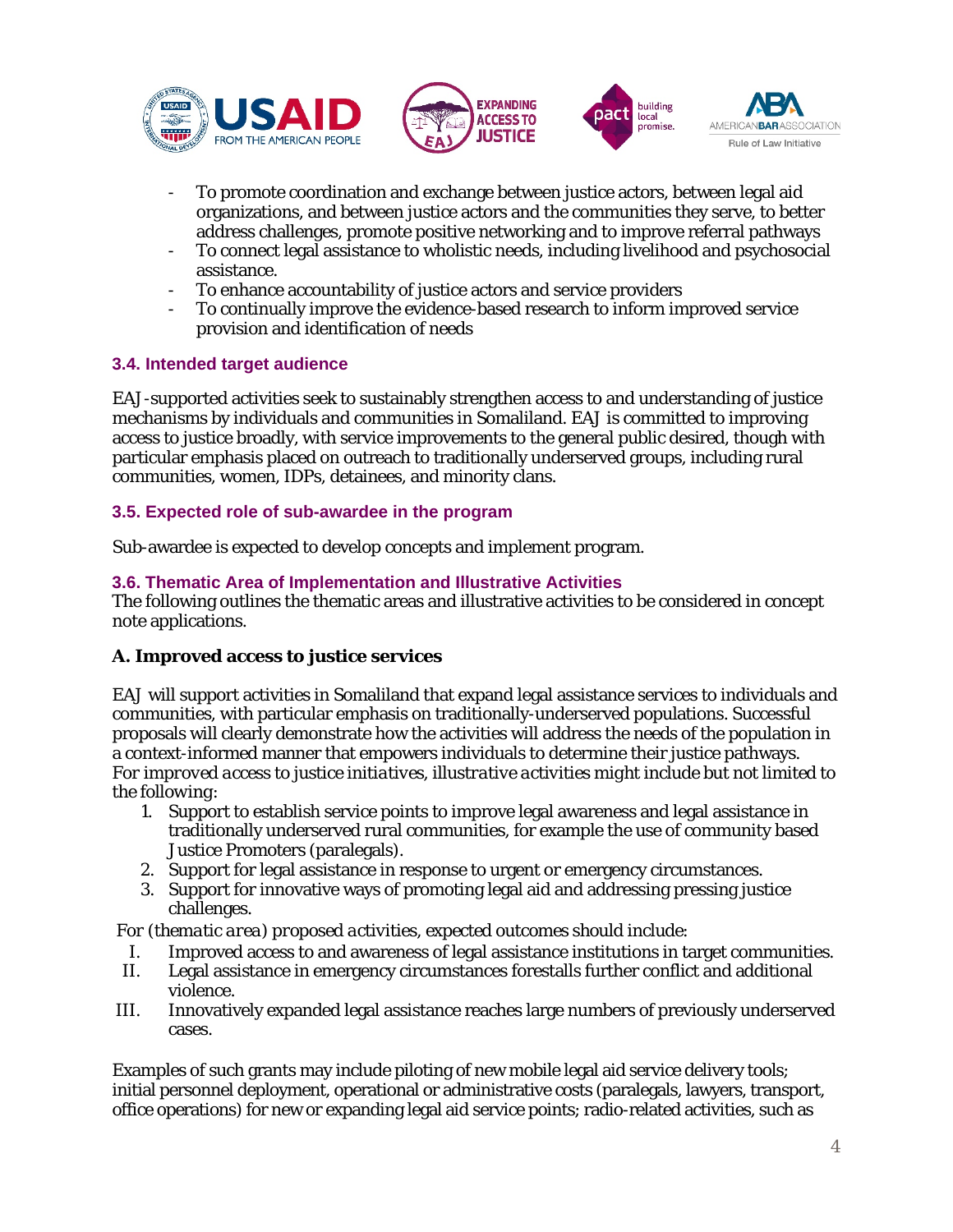





public announcements, talk shows, etc.; information, education & communication (IEC) materials for public outreach campaigns; or initial travel, resettling cost, legal fees for emergency legal or relocation for clients.

#### **3.7. Program indicators and data reporting for partners**

EAJ has identified several program monitoring indicators to inform achievement of the program results. Applicants should design programs that demonstrate how they will support the program's capacity and activities.

Below is the list of program indicators to which sub-awardees under this RFA will contribute. Applicants are therefore strongly encouraged to design projects that will contribute to the following set of program indicators:

- Number of commitments made by justice actors to broaden access to justice for women and marginalized population
- Number of justice institutions that modified their practices to be more inclusive
- Number of procedures, policies, or laws proposed, drafted, or adopted to promote improved practices in access to justice
- Number of clients assisted with their cases
- Number of access to justice actors who have expanded services and or locations where they offer services
- Number of justice and/or legal service providers trained
- Number of events or activities implemented under
- Number of people reached through the project

### **4. Application Submission**

#### **4.1. Grantee eligibility**

This competition is open to any non-governmental organization that is either a non-profit, notfor-profit, or for-profit entity that is not established in the United States. To be minimally eligible for funding, applicants must provide full, accurate, and complete information and comply with the following conditions. Organizations must:

- Be legally registered or otherwise authorized to conduct business in the proposed country or countries of operation
- Have a DUNS number (a nine-digit identification number required for all procurementrelated activities). A DUNS number is not required for application, but will be required for receipt of award
- Be able to complete implementation within the stated timeframe
- Have previous experience of not less than one year working on access to justice issues and/or provision of legal aid services
- Have current geographic coverage where program activities will take place or prior experience in that area with the ability to quickly start up implementation
- Not be a registered political party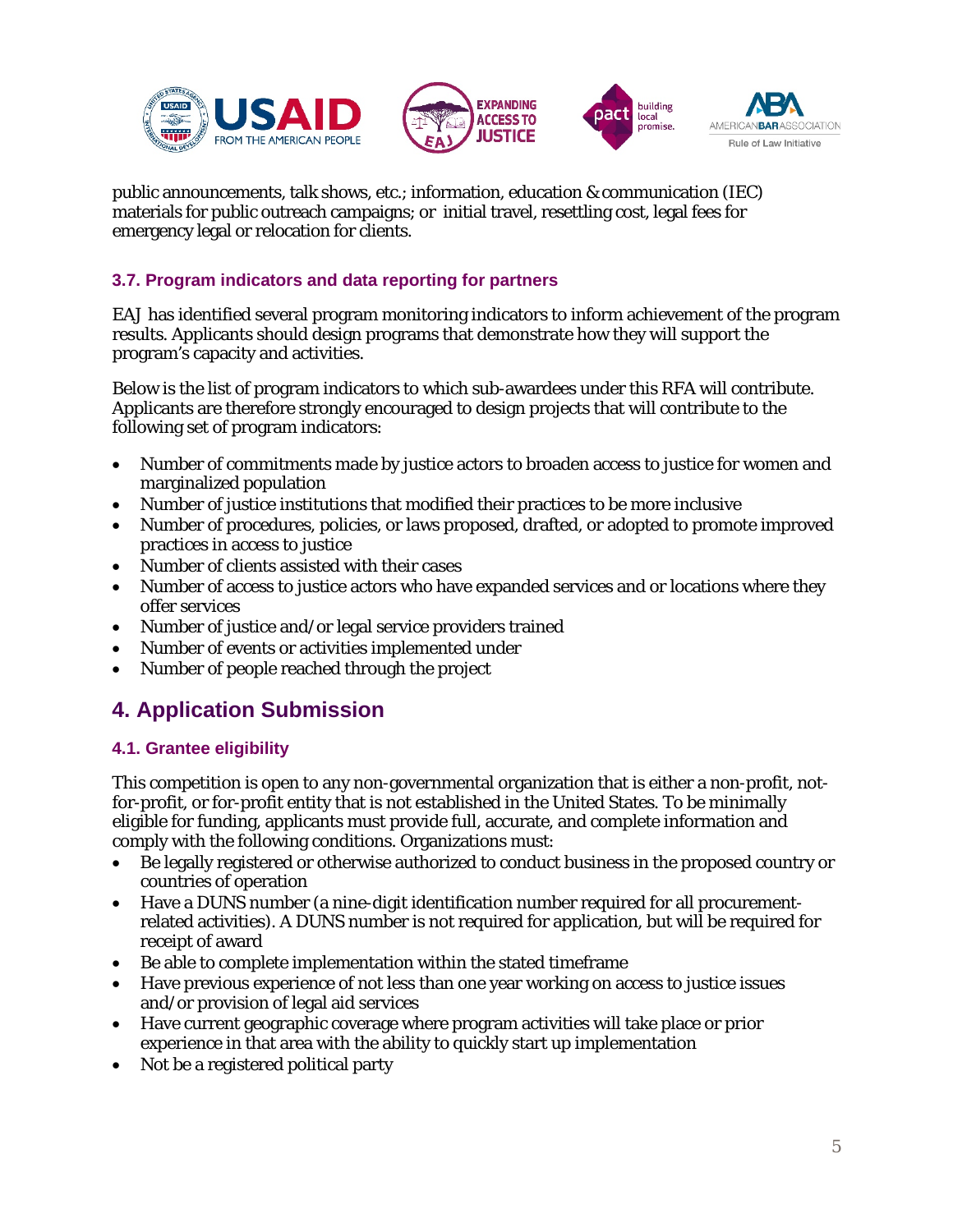





#### **4.2. Funding**

Subject to the availability of funds, EAJ intends to award between \$50,000 and \$150,000 in total funding for 12 – 24 months. Multi-year primary awards (max 2 years/24 months) will receive initial funding obligation for one year, with future commitment (obligation) for funding in year 2 based on achievement of set targets negotiated with successful applicants..

EAJ anticipates these awards will be cost-reimbursable, fixed amount award, or in-kind grants. Grant type will be based on the program description and the results of the partner's pre-award risk assessment, which Pact will conduct prior to issuance of the award.

Pact reserves the right to award any or none of the applications submitted.

#### **4.3. Application submission deadline**

Concept note applications must be submitted by **November 10, 2019 at 4 pm** East African Time (EAT).

#### **4.4. Late submissions, modifications, and withdrawals of application**

At Pact's discretion, any application received after the exact date and time specified for receipt may be considered ineligible for consideration. Applications may be withdrawn by written notice via email or in person by an organization or the authorized representative.

#### **4.5. Conflict of interest clause**

Applicants must provide disclosure of any past, present, or future relationships with any parties associated with the issuance, review or management of this solicitation and anticipated award. Failure to provide full and open disclosure may result in Pact having to re-evaluate selection of a potential applicant.

#### **4.6. Submission method for questions**

Submit questions electronically *eajgrants@pactworld.org*. The deadline for questions is October 24, 2019 East African Time (EAT).

The email subject line should read "Questions - EAJ – *name of organization submitting application*."

All questions and answers will be shared with all interested applicants.

#### **4.7. Submission method for final application**

Submit applications electronically to [eajgrants@pactworld.org.](mailto:eajgrants@pactworld.org) The EAJ program will not receive paper applications for this RFA.

The email subject line should read "EAJ – *name of organization submitting application*." Technical applications and attachments must be submitted in Microsoft Word or Adobe PDF. Budgets must be submitted in Microsoft Excel.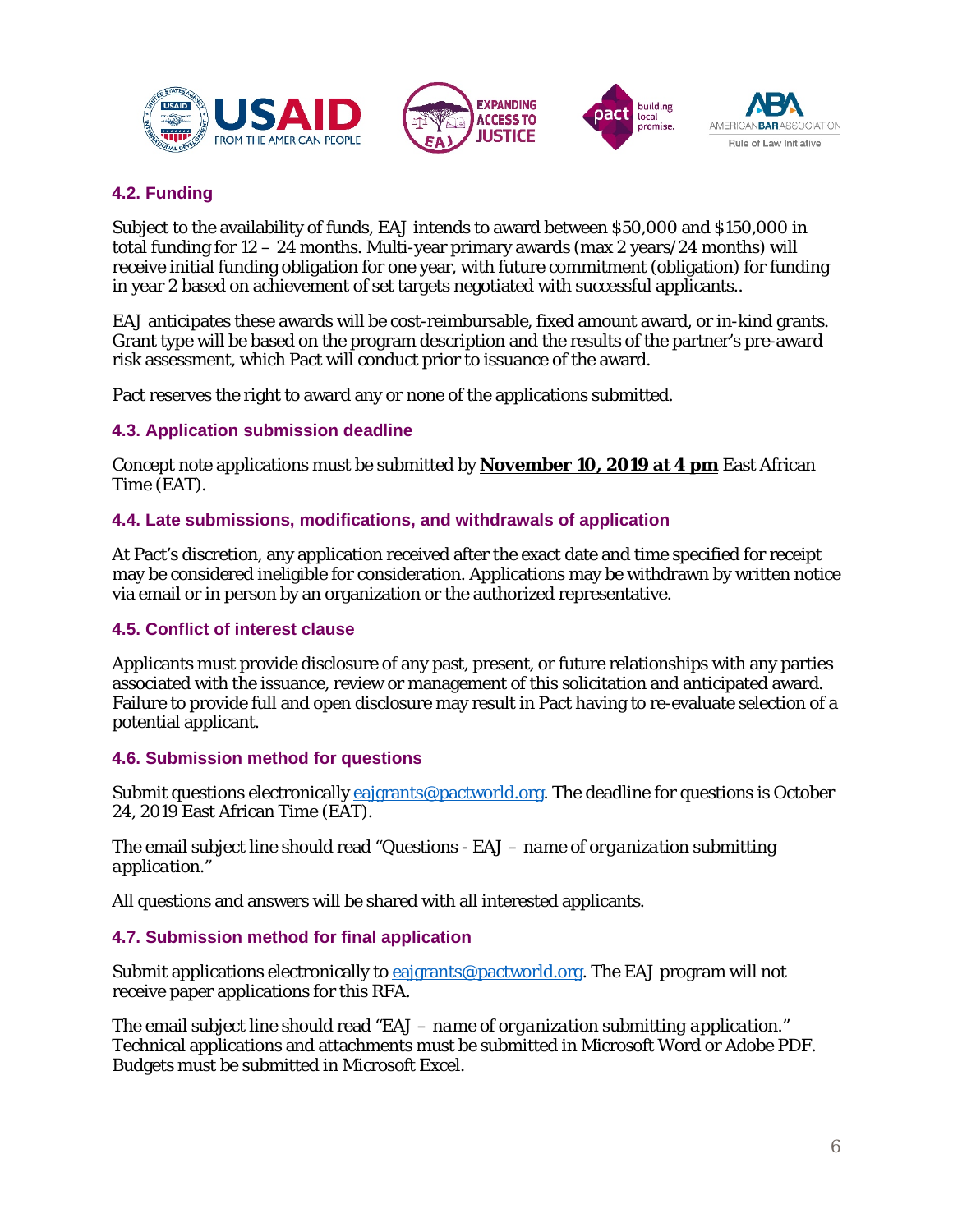





#### **4.8. Grant solicitation workshop**

**Date(s):** A grant solicitation workshop will be held on October 20- 21, 2019. All applicants are encouraged to attend, but no more than three (3) people from an organization will be required.

**Location:** Hargeisa – Ambassador Hotel

**Participation:** An email confirming attendance must be sent to [eajgrants@pactworld.org.](mailto:eajgrants@pactworld.org) no later than October 1o, 2019

**Language:** The workshop will be held in English, with Somali language translation on hand.

## **5. Application Format**

#### **5.1. Overall requirements**

Applicants will develop their applications based on their understanding of needs, their prior institutional experience, and their determination of the approaches that would be feasible and successful. In all cases, applicants shall clearly explain the rationale for the proposed approaches chosen. To facilitate the competitive review of the applications, the EAJ program will only consider applications conforming to the following.

- The application narrative should be clear, concise, and properly organized.
- The document should be in 12-point Times New Roman font, single spaced, with 1 inch/2.5 cm margins.
- Full applications should not exceed 5 pages; page maximums for specific parts are provided in section 5.2
- Applications should be written in English.
- Paper copies of the applications will not be accepted.
- Please note that technical and cost applications should be separate files.

All applications received by the deadline will be reviewed for eligibility (pass/fail) to the specifications outlined in these guidelines and the application format. Applications should take into account the evaluation criteria.

#### **5.2. Technical application**

#### **Sub-Awardee Risk and Responsibility Assessment Cover Page**

Limit of six (6) pages, including:

- **I. Summary of the Project** (half page)
- **II. Technical Approach and Feasibility of Project Design** (four pages max)
	- The applicant's technical approach should include:
		- A description of the applicant's prior work as it pertains to the project objective
		- A description of the activities to be undertaken, organized by thematic area
		- Anticipated results
		- The proposed approach to achieving the objectives each thematic area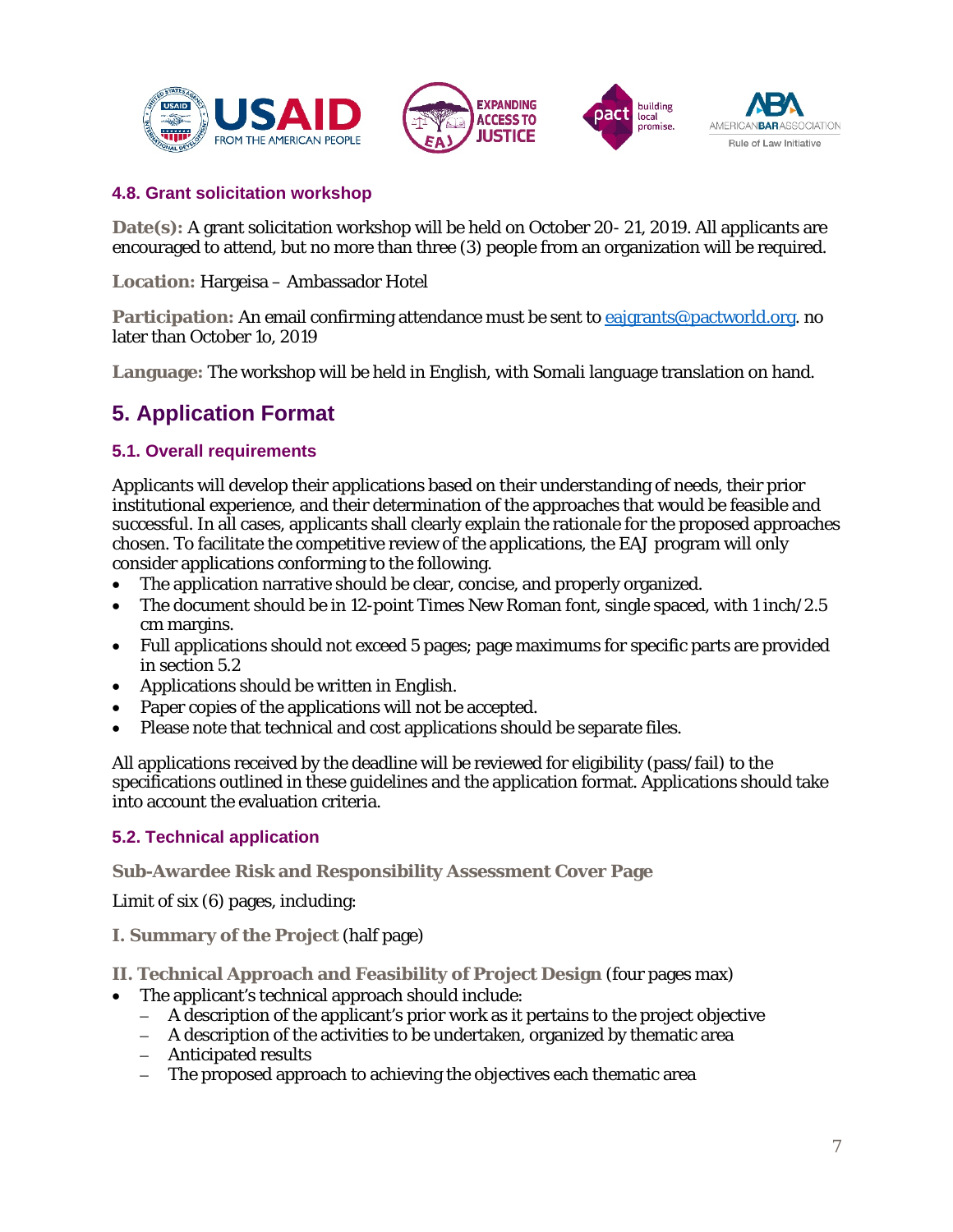





• The application should discuss the applicant's approach for engaging with local actors, building partnerships with key stakeholders, and creating linkages with other relevant development activities/programs.

#### **III. Past Performance** (half page)

• Describe the organization's previous experience with subject/technical area. The EAJ Program will evaluate whether the organization has managed successful projects of similar size and scope in the geographic areas specified. Past performance may also include proposed management plan for the proposed project and experience of proposed project management team

#### **IV. Monitoring and Evaluation Systems Approach** (half page)

Describe how the project will ensure high quality relevant data is collected for outputs and outcomes intended. The concept should explain how data, disaggregation and other important information for proposed indicators (if applicable to your project), will be collected, tracked and reported. Consider using a table in addition to a brief description to make the information under this section clear.

Possible indicators:

- Number of commitments made by justice actors to broaden access to justice for women and marginalized population
- Number of justice institutions that modified their practices to be more inclusive
- Number of procedures, policies, or laws proposed, drafted, or adopted to promote improved practices in access to justice
- Number of clients assisted with their cases
- Number of access to justice actors who have expanded services and or locations where they offer services
- Number of justice and/or legal service providers trained
- Number of events or activities implemented under
- Number of people reached through the project

#### **5.4. Relevant documents**

Applicants are required to provide registration or other relevant documents, such as letters of support and recognition from local governments/authorities. Applicants will also be asked to provide evidence of compliance with local and national tax obligations where applicable (documentation of compliance will be required as part of the pre-award assessment process). These documents do not count toward the technical and cost application page limits.

### **6. Evaluation of Concept Applications**

#### **6.1. Review process**

The EAJ program will establish a **grants review committee** that includes representatives from various EAJ Program units (Pact and ABA) staff. All technical reviewers will be subjected to a screening process to eliminate any conflict of interest. Evaluation will be based on the criteria set forth in sections 6.2, and 6.3. The process will be completed within approximately 10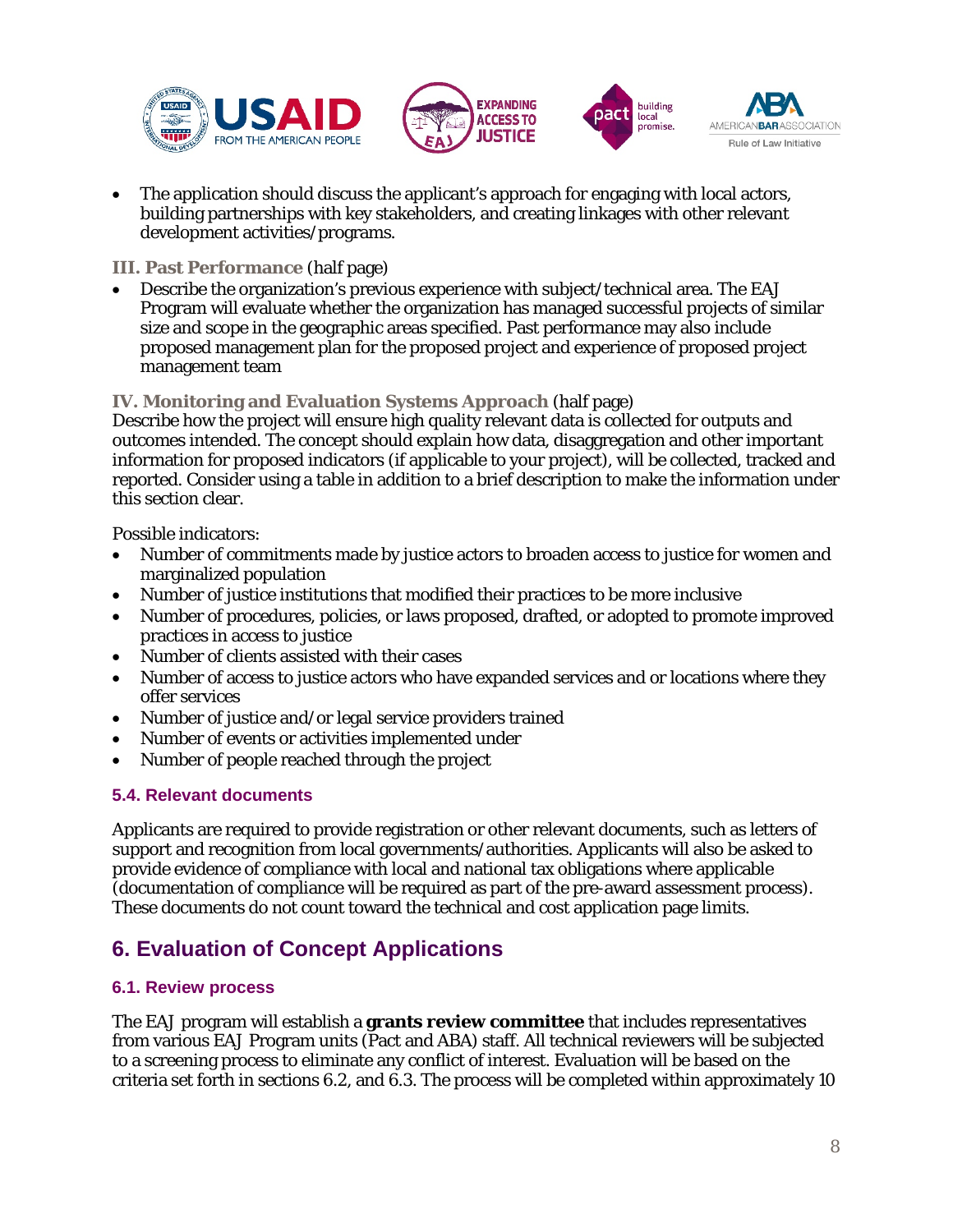





business days. The review panel, using the criteria detailed below, will rate applications and make funding recommendations to the program's grants management unit.

The EAJ program reserves the right to make any number of awards or none at all. The program is not responsible for any costs associated with the development of concept note applications.

To facilitate the review of applications, applicants must organize the narrative sections of their applications with the same headings and in the same order as the selection criteria.

#### **6.2. Evaluation criteria for the application**

In evaluating the applications, the **grants review committee** will examine overall merit and feasibility, as well as the specific criteria relevant to each component, as elaborated in the table below. Applicants should note that these criteria both serve as the standard against which all applicants will be evaluated and serve to identify the significant matters that applicants should address in their applications. Pact will instruct the technical review committee to evaluate all applications according to the criteria as established and weighted in the following table. Applicants are encouraged to develop innovative proposals that contain thorough arguments and strategies to reach the project goal.

Instructions: Number of points in the following table should be tailored to each project. Cost is a determining factor though this criterion should be weighted less than the other five.

| <b>Evaluation Criteria</b>                                                            | <b>Points</b> |
|---------------------------------------------------------------------------------------|---------------|
| <b>I. Technical Approach and Feasibility of Program Design</b>                        | 65            |
| The review team considers a strong technical design to be one that is informed by     |               |
| local circumstances and needs. Proposals must be in line with the technical areas     |               |
| outlined in section 3. Clear statements of the problem, innovation and clear pathways |               |
| to how objectives will be achieved will be key assessment criteria                    |               |
| <b>III. Past Experience/Performance</b>                                               | 20            |
| Reviewers will evaluate whether the organization (and individuals proposed to lead    |               |
| the project) has managed successful projects of similar size and scope in the         |               |
| geographic areas specified.                                                           |               |
| <b>IV. Monitoring and Evaluation Plan</b>                                             | 15            |
| Reviewers will assess how the applicant intends to collect data, ensure data quality, |               |
| and measure progress using the relevant indicators in section 3.5 and any additional  |               |
| custom indicators proposed by the applicant.                                          |               |
| Total                                                                                 |               |

#### **6.3. Supporting documentation for Co-design and Pre-Award Assessment visits**

After the application evaluation process, any selected firm will be required to complete a Financial Pre-Award Assessment in order for Pact to determine if the organization has the capacity to perform successfully under the terms and conditions of the proposed grant. As part of the Pre-Award Assessment process, Applicants may be asked to submit additional documentation to illustrate that the organization has the capability to implement the grant. Site visits may be conducted by Pact staff to evaluate the organization in these areas.